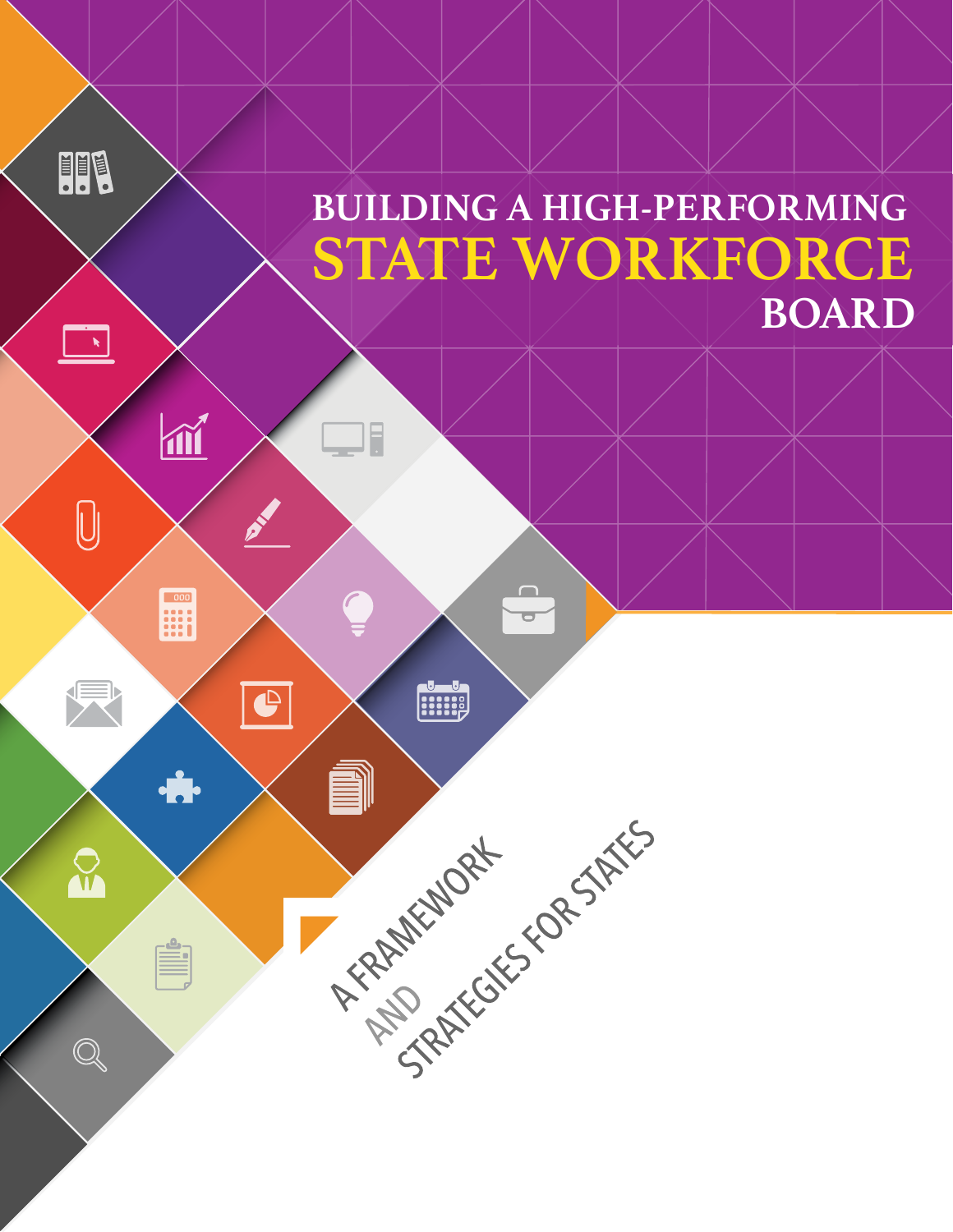## **Acknowledgments**

This is a joint publication of the National Governors Association Center for Best Practices (NGA Center) and the National Association of State Workforce Board Chairs. The lead author of this publication is Michael Bartlett, policy analyst, NGA Center, with support from a workgroup of state workforce experts, who are responsible for sharing state experiences and examples. A very special thanks to the members of that workgroup:

- Wendell Dallas, chairman, Georgia Workforce Development Board;
- Sara Dunnigan, executive director, Virginia Board of Workforce Development;
- Wes Jurey, chairman, Texas Workforce Investment Council;
- Garret Oswald, director, Maine State Workforce Board;
- Eleni Papadakis, executive director, Washington Workforce Training & Education Coordinating Board; and
- Stephanie Veck, director, Colorado Workforce Development Council.

## **About the National Governors Association Center for Best Practices**

The National Governors Association Center for Best Practices (NGA Center) is the only research and development firm that directly serves the nation's governors and their key policy staff. Governors rely on the NGA Center to provide tailored technical assistance for challenges facing their states; to identify and share best practices from across the country; and to host meetings of leading policymakers, program officials and scholars. Through research reports, policy analyses, cross-state learning labs, state grants and other unique services, the NGA Center efficiently informs governors what works, what does not work and what lessons can be learned from others grappling with similar issues.

## **About the National Association of State Workforce Board Chairs**

The National Association of State Workforce Board Chairs is a membership organization that provides the chairs and staff of gubernatorial-appointed state workforce boards, which are responsible for overseeing state workforce development systems, opportunities to:

- Build their leadership capacity;
- Share best practices;
- • Collectively influence federal workforce policy; and
- Become catalysts for state workforce development system reforms.

The association provides a unified voice for state workforce boards on national policy issues, with a focus on strengthening the nation's employment, training and education systems and on collaborating with other national organizations engaged in areas of common interest.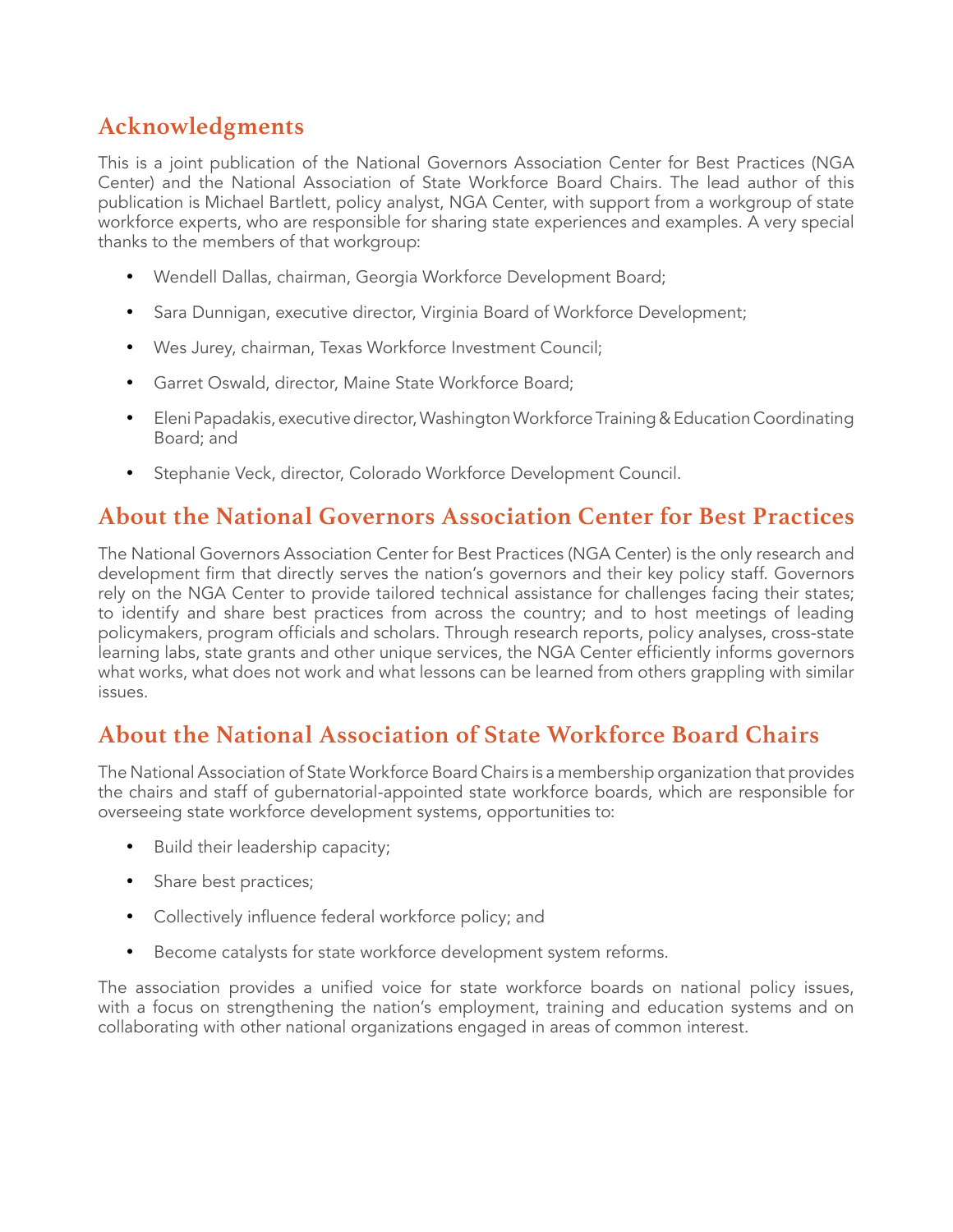# **Table of Contents**

| Figure 1: Three Critical Roles for High-Performing State Workforce Boards3 |  |
|----------------------------------------------------------------------------|--|

| The Path Forward: High-Performing State Workforce Boards as System Leaders  4 |                                                                          |  |
|-------------------------------------------------------------------------------|--------------------------------------------------------------------------|--|
|                                                                               | Figure 2: Critical Roles for High-Performing State Workforce Boards5     |  |
|                                                                               |                                                                          |  |
|                                                                               |                                                                          |  |
|                                                                               |                                                                          |  |
|                                                                               | Use Data and Other Tools to Hold the System Accountable to the Vision  8 |  |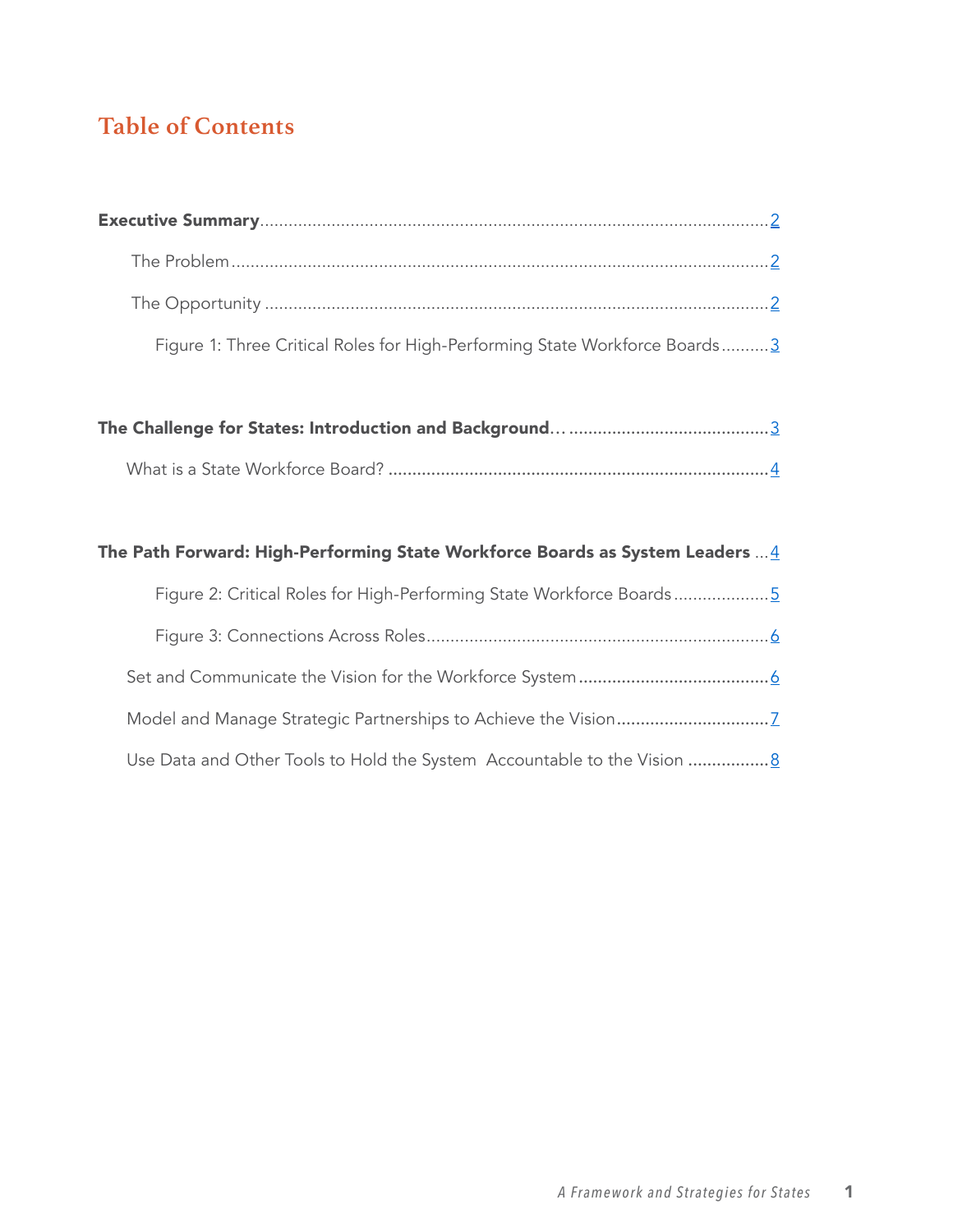## **Executive Summary**

#### **THE PROBLEM**

As many as one in three businesses in the United States struggled to fill needed jobs in 2015.<sup>1</sup> Furthermore, millions of Americans, including at least 5.5 million youth, are disconnected from employment. Too often, state responses to these challenges are uncoordinated, and no single agency or entity is fully responsible for coordinating education and workforce development agencies to connect businesses with the talent they need.

#### **THE OPPORTUNITY**

Governors have a tremendous opportunity through the implementation of the federal Workforce Innovation and Opportunity Act (WIOA) to reset their state workforce boards that oversee the publicly-funded workforce system. This reset can ensure that boards are empowered to lead the alignment of the state's education and workforce development systems to meet the needs of businesses and workers. This guide will lay out a framework for high-performing boards and will provide clear examples of how governors are already leading the way.

A high-performing state workforce board is one that provides leadership to the entire education and workforce system to create sustainable change. Looking across states, three key roles stand out as being critical for achieving success as well as represent the system leadership high-performing boards use to move their states forward. High-performing boards:

- Set and communicate the Vision for the workforce system;
- Model and manage **Strategic Partnerships** that achieve the vision; and
- Use data and accountability systems to Keep the System Accountable to the vision.

This framework in Figure 1 on page 3 provides a clear understanding of the high-level roles that state workforce boards need to fulfill. It offers clear guidance and examples of what these roles look like in practice across a variety of individual state contexts, ultimately leading to better outcomes for businesses, workers and state economies.



Manpower Group, "2015 Talent Shortage Survey," http://www.manpowergroup.com/wps/wcm/connect/db23c560-08b6-485f-9bf6f5f38a43c76a/2015\_Talent\_Shortage\_Survey\_US-lo\_res.pdf?MOD=AJPERES (accessed August 1, 2016).

<sup>2</sup> State of Nebraska Office of the Governor, "Executive Order 15-03," http://nlcs1.nlc.state.ne.us/docs/pilot/pubs/eofiles/15-03.pdf (accessed September 9, 2016).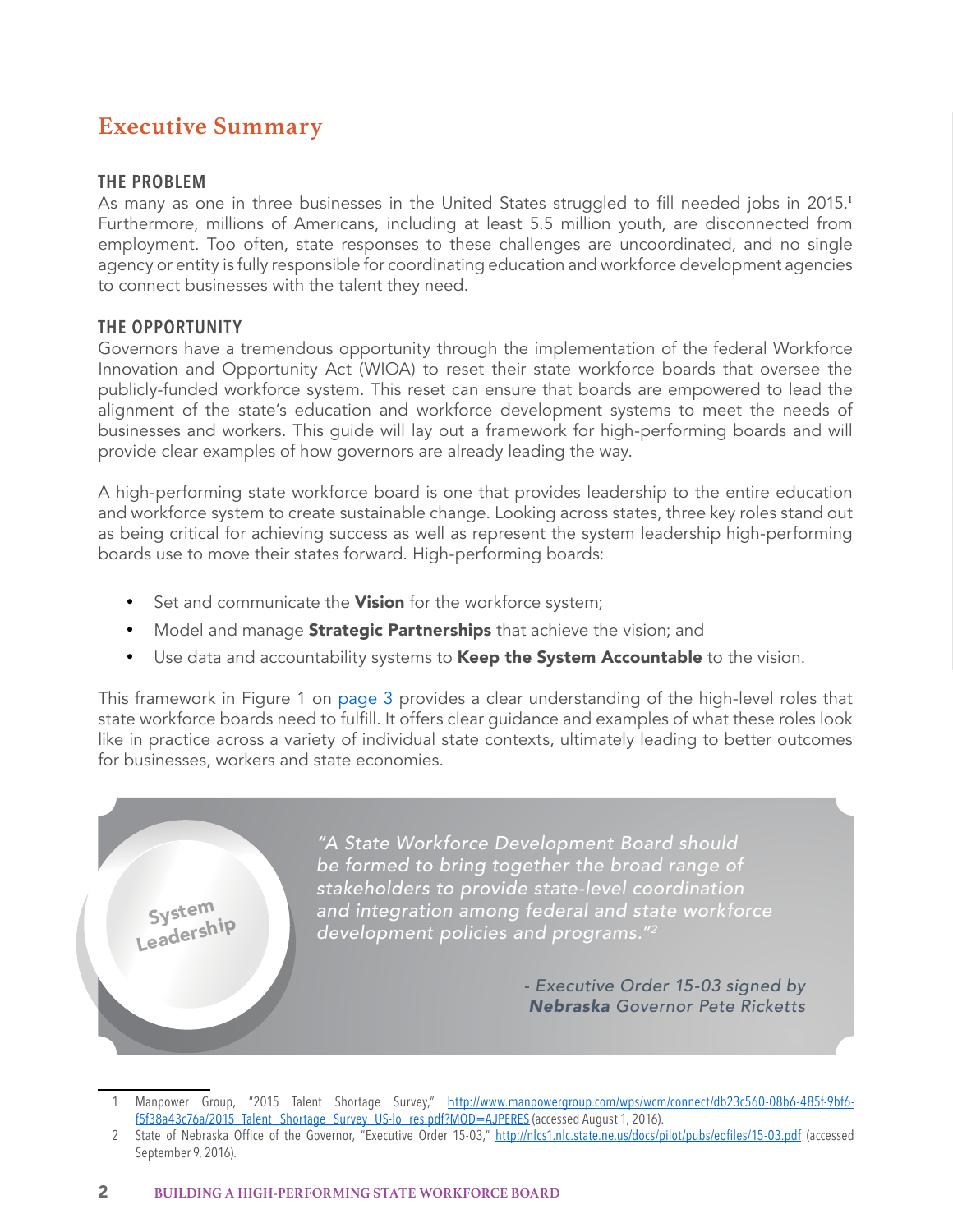#### Figure 1: Three Critical Roles For High-Performing State Workforce Boards



### **The Challenge for States: Introduction and Background**

As state economies continue to grow and put more people to work, finding skilled labor is increasingly the greatest challenge facing many competitive American businesses. Considering 32 percent of U.S. businesses consistently report difficulty finding skilled talent to fill job openings—particularly in technical, middle-class jobs—a need for state action to connect individuals to careers exists.<sup>3</sup> Despite job openings, a significant number of Americans are unemployed or underemployed, including the 5.5 million youth ages 16 to 24 who are not connected to school or work.<sup>4</sup>

This disconnect represents significant lost opportunities, wages, growth, taxes and more for states. The public sector plays a clear role in better matching individuals with meaningful, long-term careers that also meet the demands of businesses today and tomorrow.

Though many governors and state officials realize the importance of this challenge, the core barrier for solving the disconnect stems from the lack of communication and alignment between various state agencies and programs. Potential employees often experience poor connections during the transitions from K-12 to post-secondary education and training to work. Businesses face a dizzying array of programs operated at state and local levels by a variety of entities that make finding skilled labor a confusing task.

<sup>3</sup> Manpower Group, "2015 U.S. Talent Shortage Survey," http://www.manpowergroup.us/campaigns/talent-shortage-2015/assets/pdf/2015-Talent-Shortage-Whitepaper.pdf (accessed July 15, 2016).

<sup>&</sup>lt;sup>4</sup> "Zeroing In on Place and Race," Measure of America of the Social Science Research Council, http://www.measureofamerica.org/youthdisconnection-2015/ (accessed July 15, 2016).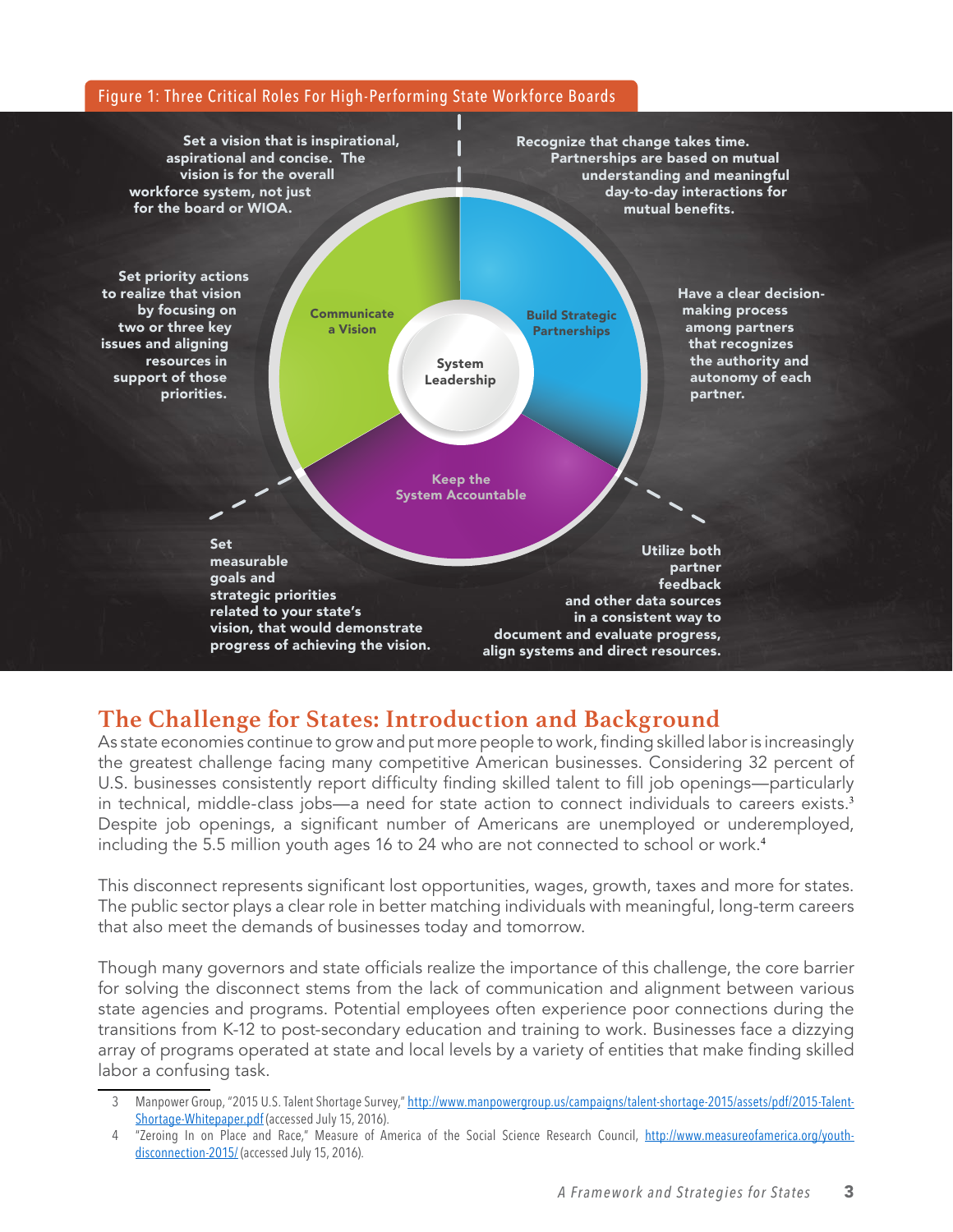In the face of these challenges, a renewed focus on the role of state workforce boards addresses the disconnect by providing leadership that aligns the public education and workforce development systems. The ongoing implementation of the 2014 Workforce Innovation and Opportunity Act (WIOA)—the first significant piece of federal legislation to reform the public workforce system in more than a decade—provides an opportunity for governors to take a fresh look at how they organize and utilize their state workforce boards to achieve success. While WIOA identifies several operational functions of state boards, the law also envisions a broader, more strategic role for state boards as leaders of an integrated, job-driven public workforce system. WIOA refocuses state and local boards on formulating policies and providing leadership and governance to serve all the customers of the education and workforce system.

#### **WHAT IS A STATE WORKFORCE BOARD?**

Though state workforce boards go by different names and can have unique structures, they share statutory responsibilities under 2014 Workforce Innovation and Opportunity Act, including oversight of the one-stop system of American Job Centers and development of a state plan. (For more detailed information on board composition and responsibilities, see TEGL 27-14.<sup>5</sup>) State workforce boards are appointed by the governor and led by private sector business representatives, who make up a majority of the board's membership. Boards also include organized labor; leaders from state agencies responsible for post-secondary education, career and technical education, workforce development and economic development; and community organizations. Boards often represent the embodiment of public-private partnerships.

## **The Path Forward: High-Performing State Workforce Boards as System Leaders**

To achieve the broader vision of an integrated, job-driven public workforce system, state boards can focus on more than their statutory requirements. Indeed, focusing on developing and growing a state's economy requires thought and action that is broader than only WIOA. Given the complexity and number of partners involved in creating system success at the state, regional, and local level, governors must take a central role in setting the vision for the state, and ensuring boards articulate policies that fulfill that vision.

Looking across states, three key roles stand out as being critical for achieving success, which represent different domains of system leadership high-performing boards use to move their state forward (see Figure 2 on page 5). High-performing boards:

- Set and communicate the Vision for the workforce system;
- Model and manage **Strategic Partnerships** to achieve the vision; and
- Use data and other tools to **Keep the System Accountable** to the vision.

High-performing boards understand the mutually reinforcing opportunities and challenges that they must balance between their roles as the entity responsible for formulating, communicating and

<sup>5</sup> Employment and Training Administration, US Department of Labor, "Training and Employment Guidance Letter WIOA No. 27-14," https://wdr. doleta.gov/directives/attach/TEGL/TEGL\_27-14.pdf (accessed September 9, 2016).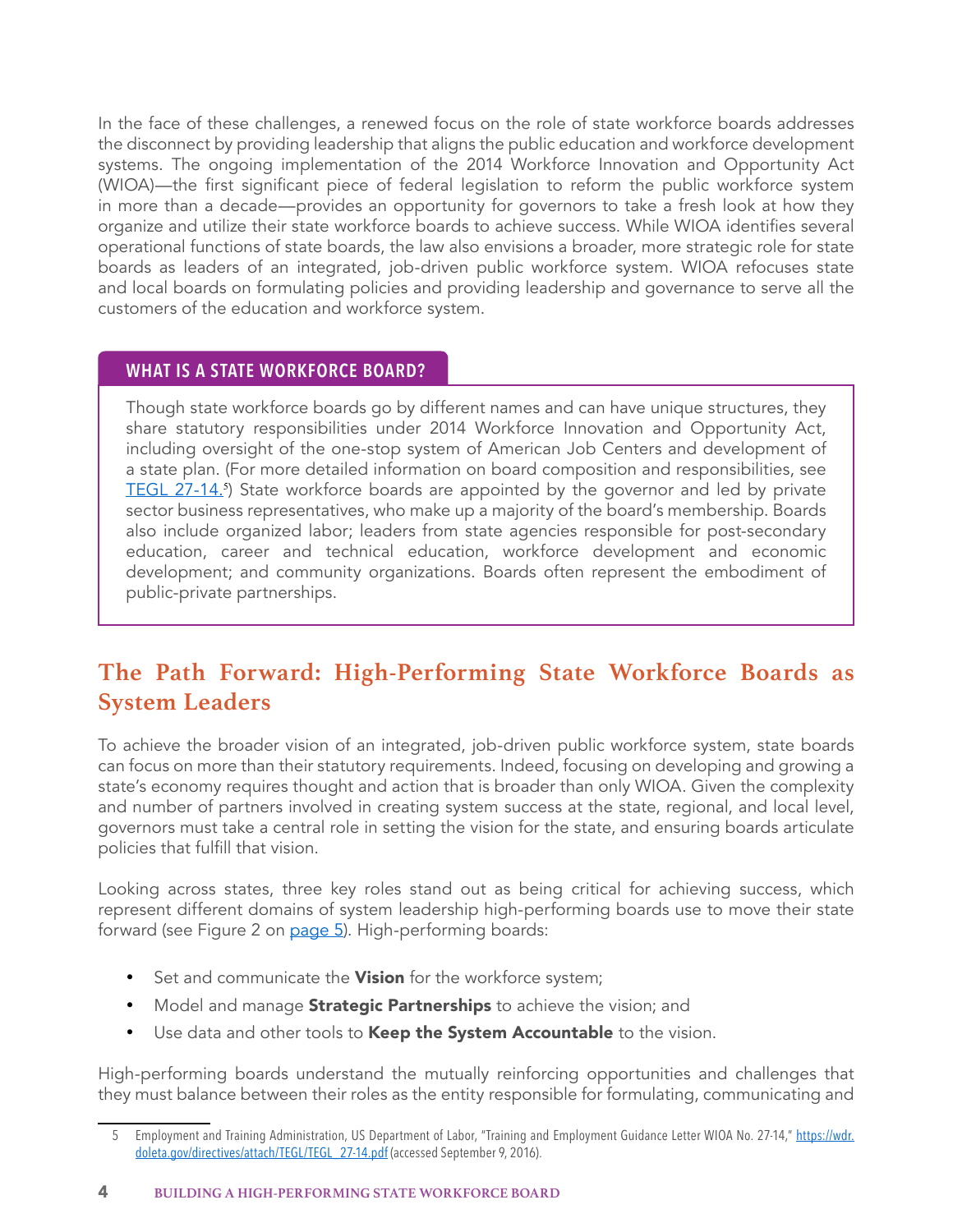leading the realization of the state's vision for the workforce system and as the entity tasked with fulfilling the statutorily-required responsibilities of WIOA. Boards that focus on these domains of system leadership will be well positioned to achieve the requirements of WIOA, as well as maintain a broader focus on the success of their state's businesses and workers.

*A high-performing state workforce board is one that provides leadership to the entire workforce system to create sustainable change.* 





These roles are highly interrelated and represent different elements of leadership that cannot be approached sequentially or in silos (see Figure 3 on page 6). A high-performing board clearly articulates and shares the state's vision for workforce development. This can include enumerated goals for the attainment of credentials or degrees or a vision for a system where all youth have access to integrated career pathways. Additionally, high-performing boards act as backbones that support the development of high-quality partnerships with industry, as well as across public agencies. Boards also create strategies that align state agencies and programs and other workforce system partners toward shared goals. Boards can organize the state's strategy across agencies for business engagement, providing a unified voice to the business community so that the workforce system can meet their needs. Finally, high-performing boards use data to drive decision making and continuous improvement of the system. Data can be used to help keep all partners focused and accountable to the shared vision.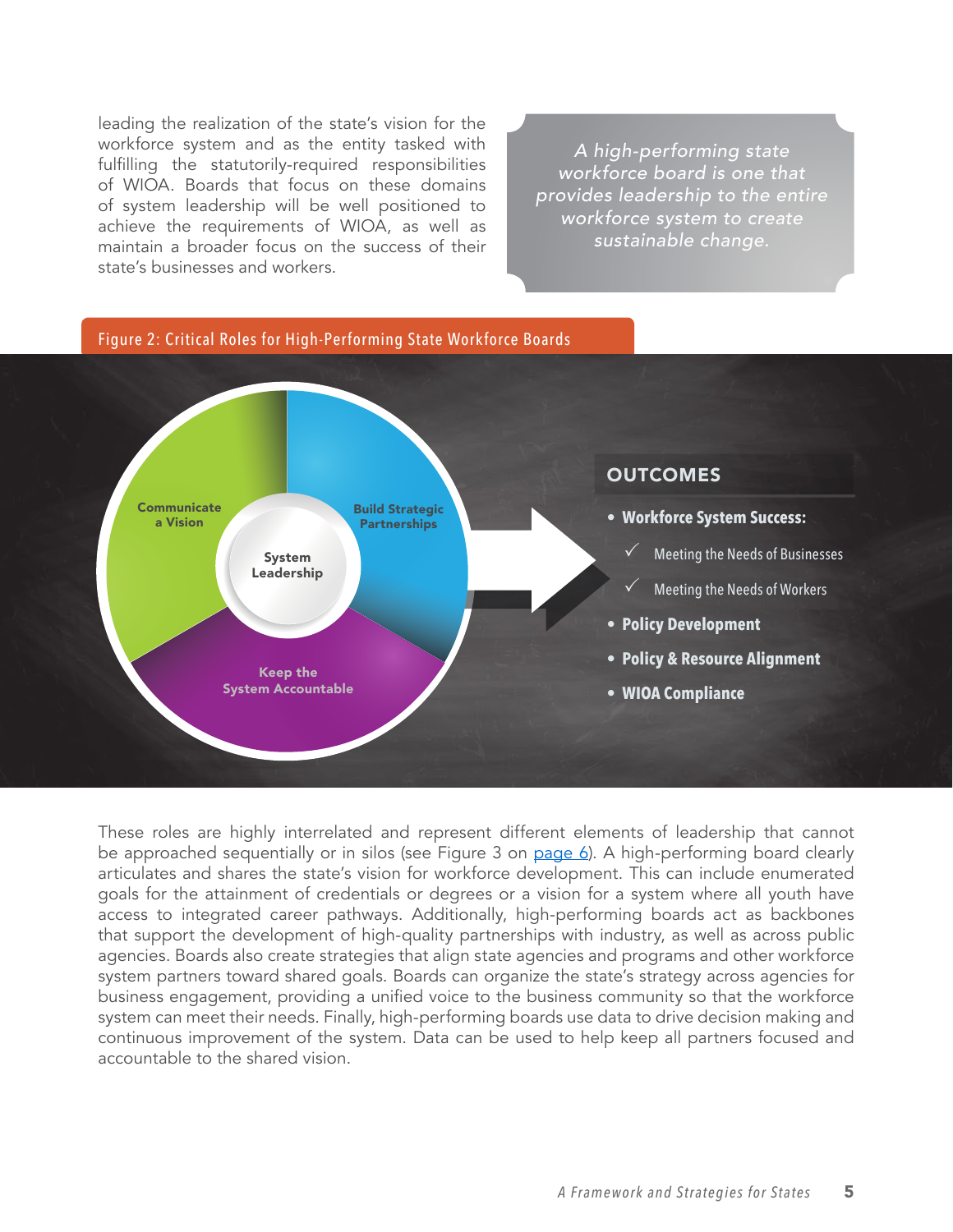

#### **SET AND COMMUNICATE THE VISION FOR THE WORKFORCE SYSTEM**

Developing a statewide vision and goals for the education and workforce development system is vital for ensuring that the state meets the needs of individuals and businesses. The governor and partners help set and communicate this vision, and by embracing it, they align their activities to achieve the vision. Operationally, boards can align their structures and meeting agendas with their strategic priorities, as well as collaborate with the governor's office and industry to develop shared messages and identify priority actions. Individual members of the board ideally serve as ambassadors of the workforce system and are provided tools to effectively communicate that vision broadly. Furthermore, as regional and local organizations understand and align to the board's vision, meaningful change is more likely to be implemented and sustained.

Capitalizing on the requirement of 2014 Workforce Innovation and Opportunity Act (WIOA) to align the various components of the workforce development system, the Maine State Workforce Board hosted a series of vision sessions throughout 2015. Bringing together a group of 60 workforce system stakeholders across 41 organizations, including businesses, state agencies, educators, advocates, economic development professionals and other policy makers. The partners convened for three full days to discuss the state's workforce development system and to create a strong vision for the future.

By focusing discussions on what success will look like for Maine's workforce development system in five to 10 years, the group could identify what changes need to occur in order to make the vision a reality. Ultimately, the process demonstrated that participants shared many of the same ideas, which resulted in a new vision for the state's workforce development system. That vision addresses the requirements of WIOA and also serves as a meaningful plan for the future that speaks to Maine's vision and goals for itself. Partners were encouraged to commit to staying connected to and involved in the work of the state and local workforce development boards or of the new WIOA workgroups that were formed to assist in the implementation of the strategic plan.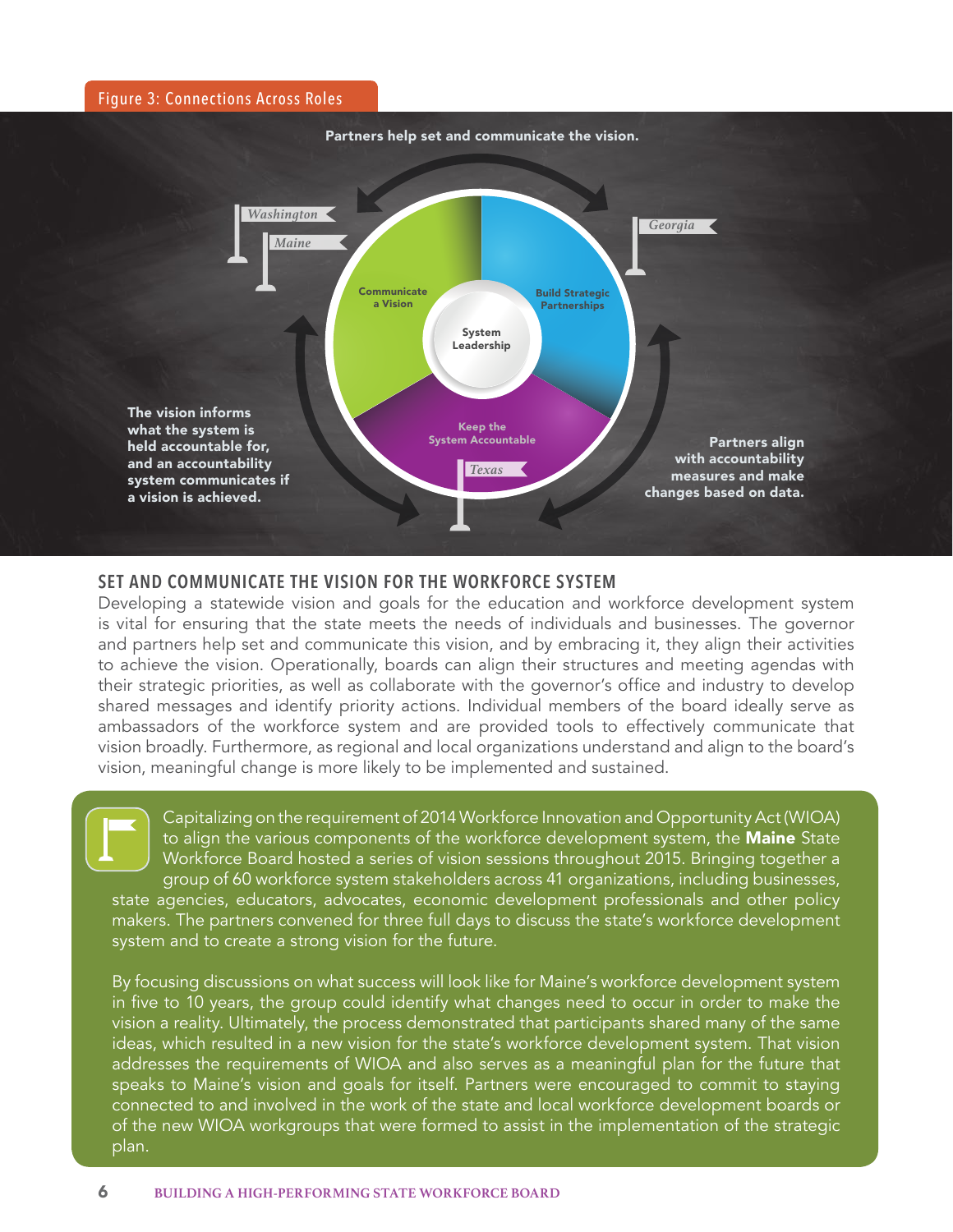Tips from the field for setting and communicating a vision:

- Articulate a vision for the overall workforce system, not only for the board or WIOA;
- Develop the vision in collaboration with the governor and all stakeholders;
- Create a vision that is inspirational, aspirational and concise one that answers the question, "Where the state is headed?";
- Include all regions, populations, sectors and resources in the process;
- Use a common language that conveys the vision to different stakeholder groups throughout the state; and
- Realize the vision by focusing on two or three key areas or issues and aligning resources in support of these priorities.

Washington's workforce training and education coordinating board identified the importance of their board's steering committee in developing a comprehensive state plan, Talent and Prosperity for All, which combines more than 20 programs across seven agencies. A key factor in the plan's development was that the steering committee was jointly led by senior representatives of the two customers of the system: business and labor. By including representation from both customers, the board is able to develop solutions that serve all stakeholders. The business and labor co-leads and other stakeholders articulated a clear vision of success for the state: "A workforce system that empowers individuals, communities, and employers to realize their full potential through a universally accessible workforce system that continually improves and adapts to changing conditions and demands.<sup>6</sup> " This process also identified a small set of strategic priorities:

- Improving the customer experience: Better serving current and future workers;
- **Business engagement:** Engaging business for better results;
- Accessibility and technology: Ensuring access for everyone; and
- Performance accountability: Next generation performance measures.

Each of these areas was tackled by smaller working groups that replicated the customerleadership process, ensuring that the vision and partnership was communicated to the program and implementation level. This was one important way to ensure stakeholder buy-in and make complex change more manageable.

#### **MODEL AND MANAGE STRATEGIC PARTNERSHIPS TO ACHIEVE THE VISION**

Effective state workforce boards manage partnerships and alignment among state agencies, as well as the partnerships between state agencies and the private sector. Given the historic and renewed focus on building sector-based partnerships between education, workforce systems and industry, high-performing boards essentially model such partnerships, creating environments conducive to forming new partnerships and supporting existing partnerships. State boards can act as a hub or manager that understands and supports statewide and local partnerships. For example, state boards can coordinate state activities to ensure that the time of employers is spent wisely, avoiding scenarios where multiple agencies or programs approach the same set of employers with similar requests.

<sup>6</sup> Washington StateWorkforce Training & Education Coordinating Board,"Talent and Prosperityfor All:The Strategic Plan for UnlockingWashington's Workforce Potential," http://www.wtb.wa.gov/Documents/TAPStrategic2016.pdf (accessed September 9, 2016).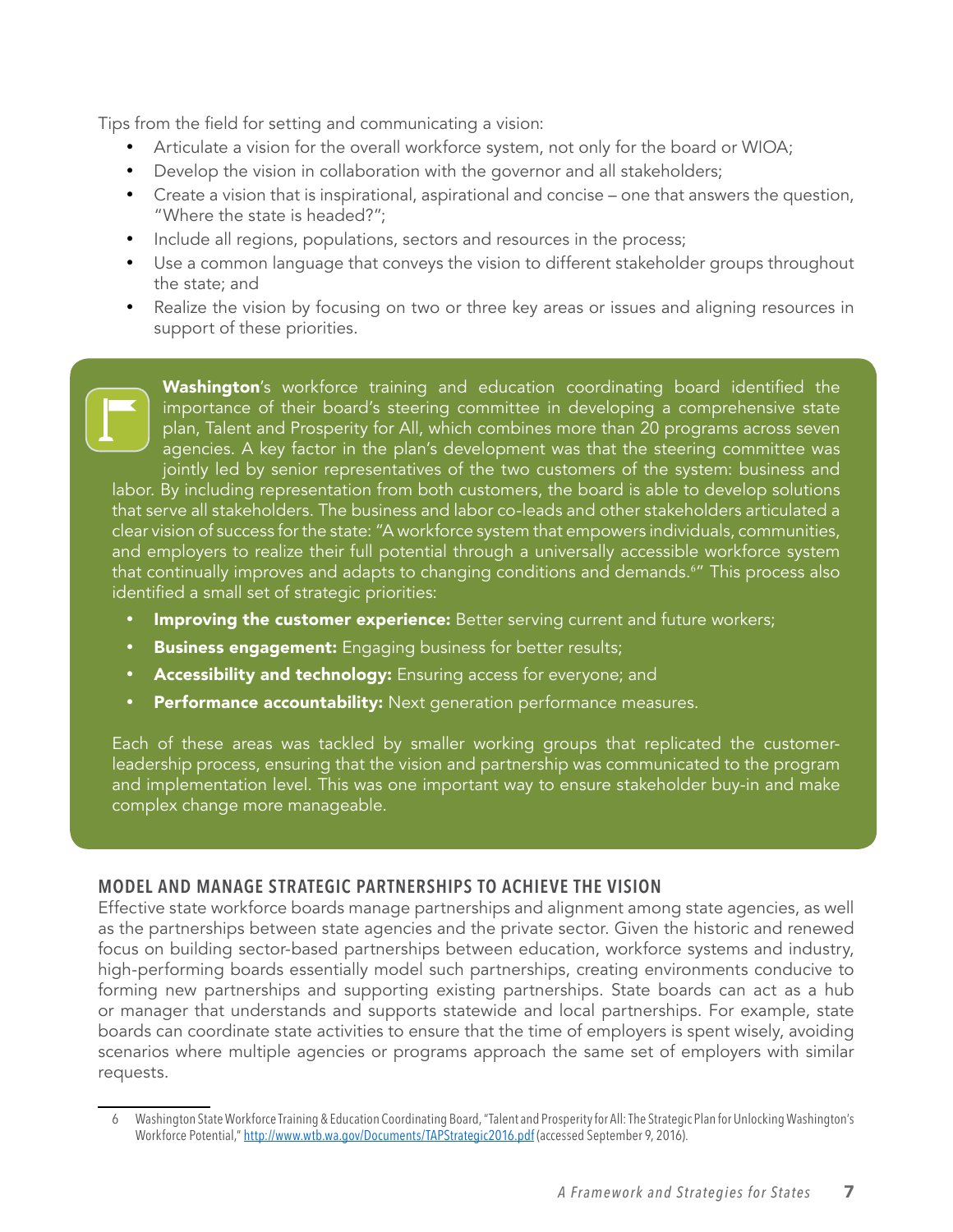Tips from the field for modeling and managing strategic partnerships:

- Recognize that change takes time, and be open to mid-course corrections—over time collaboration becomes the new normal;
- Develop a clear decision-making process with a defined division of responsibilities among partners that recognizes the authority and autonomy of each partner;
- Understand that alignment requires meaningful day-to-day collaboration and coordination, not only a member's presence in a meeting;
- Build partnerships that are based upon a mutual understanding of each partner's perspectives and the identification of reciprocal value for all partners;
- Recruit board members who are empowered to serve as ambassadors for the system and communicate the vision to different stakeholders; and
- • Be willing to have difficult conversations.

Georgia's workforce development board has embodied 2014 Workforce Innovation and Opportunity Act (WIOA) provisions requiring the alignment of, and coordination between, workforce and economic development activities through multiple strategic efforts. With key workforce program responsibilities shared across four state agencies, Georgia navigated the complex process of coordinating WIOA implementation across agencies. Furthermore, the state wanted to ensure that the local and regional perspectives and needs were represented. The state workforce development board created several working groups, each charged with different aspects of systems coordination. Core partners identified membership for each working group, including local representation. Having truly representative groups empowered with key decisionmaking authority allowed the working groups to reach consensus that hastened the successful implementation of policies.

Additionally, Georgia Governor Nathan Deal brought the state's workforce services under the Georgia Department of Economic Development (GDEcD) in April 2014, giving workforce activities a strong industry and business sector perspective and a deepened customer service mentality toward both business partners and participants. While GDEcD previously had a presence on the state board, Georgia's experience suggests this presence was not sufficient to achieving significant integration of programs and services. Joining the workforce programs to economic development through meaningful, day-to-day coordination aligns these two efforts, creating more streamlined services to businesses and individuals.

#### **USE DATA AND OTHER TOOLS TO HOLD THE SYSTEM ACCOUNTABLE TO THE VISION**

A state workforce board can leverage its shared vision to help agencies develop a common dashboard of success indicators, coming to consensus around desired outcomes. That can include the performance metrics in WIOA, but it also can be more broad, as in the several states that have set state-wide educational and training attainment goals. High-performing boards understand how their system goals can be supported by the goals of individual programs like those in WIOA or the Elementary and Secondary Education Act (ESSA). In addition, state boards can develop a process for collecting and analyzing data and using metrics to make future policy and program adjustments. This involves using data to inform cross-agency planning processes and identifying the appropriate roles for each partner.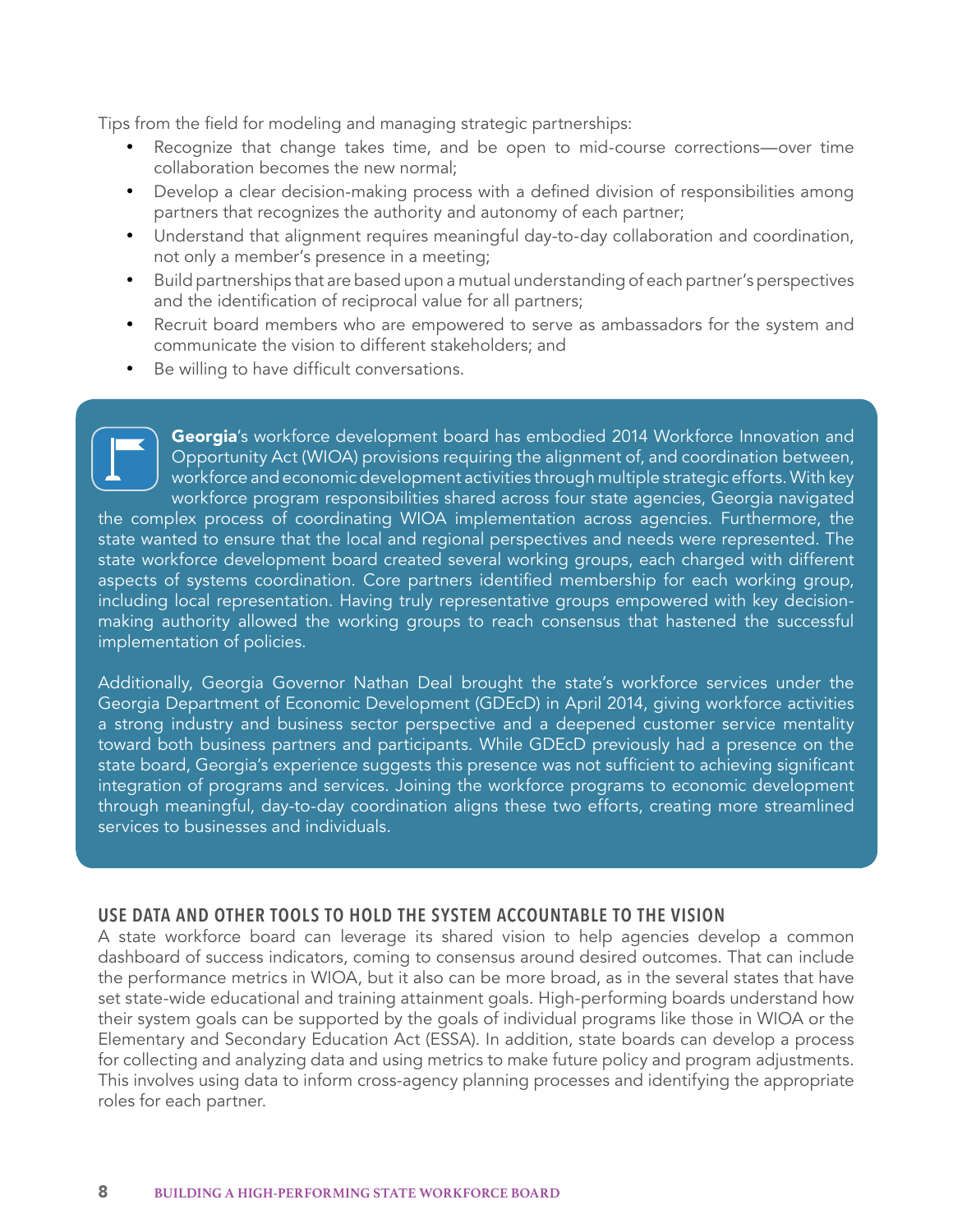Tips from the field for holding the system accountable:

- Set specific goals and strategic priorities related to the state vision that would demonstrate progress towards achieving the vision;
- Develop an evaluation plan for your board that will assess whether the board is making progress;
- Establish a timeline of activities and desired milestones related to each goal or priority;
- Identify which partners are accountable for what activities and milestones to keep partners focused and honest; and
- • Utilize both partner feedback and other data sources in a documented and consistent way to correct course, align systems and direct resources.

In many states, the workforce system is understood in narrow terms, such as only representing the core 2014 Workforce Innovation and Opportunity Act (WIOA) titles. Many agencies with workforce programs do not see themselves as part of the workforce system and, therefore, are not part of the system governance and management in any significant way. Facing this lack of system identity or any mechanism to communicate the goals and priorities of the system, the Texas Workforce Investment Council implemented a system integration technical advisory council to:

- Create a system identity across 25 programs and eight agencies;
- Build agency partnerships over time to generate a collaborative and aligned culture; and
- Guide the implantation of, and reporting on, the system's strategic plan.

Members of the Texas Workforce Investment Council implemented a system integration technical advisory council that represented all the relevant agencies of the system, including agencies that did not traditionally see themselves as part of the workforce system, such as the Texas Health and Human Services Commission, the Texas Juvenile Justice Department and the Texas Veterans Commission.

The process of enabling partners to develop a system identity took several years. A 2015 evaluation of their efforts documented several changes in policy, legislation and funding that brought greater alignment and success to the system. By focusing on system accountability and documenting its successes and achievements, Texas institutionalized the workforce system's vision into other agencies' accountability processes.